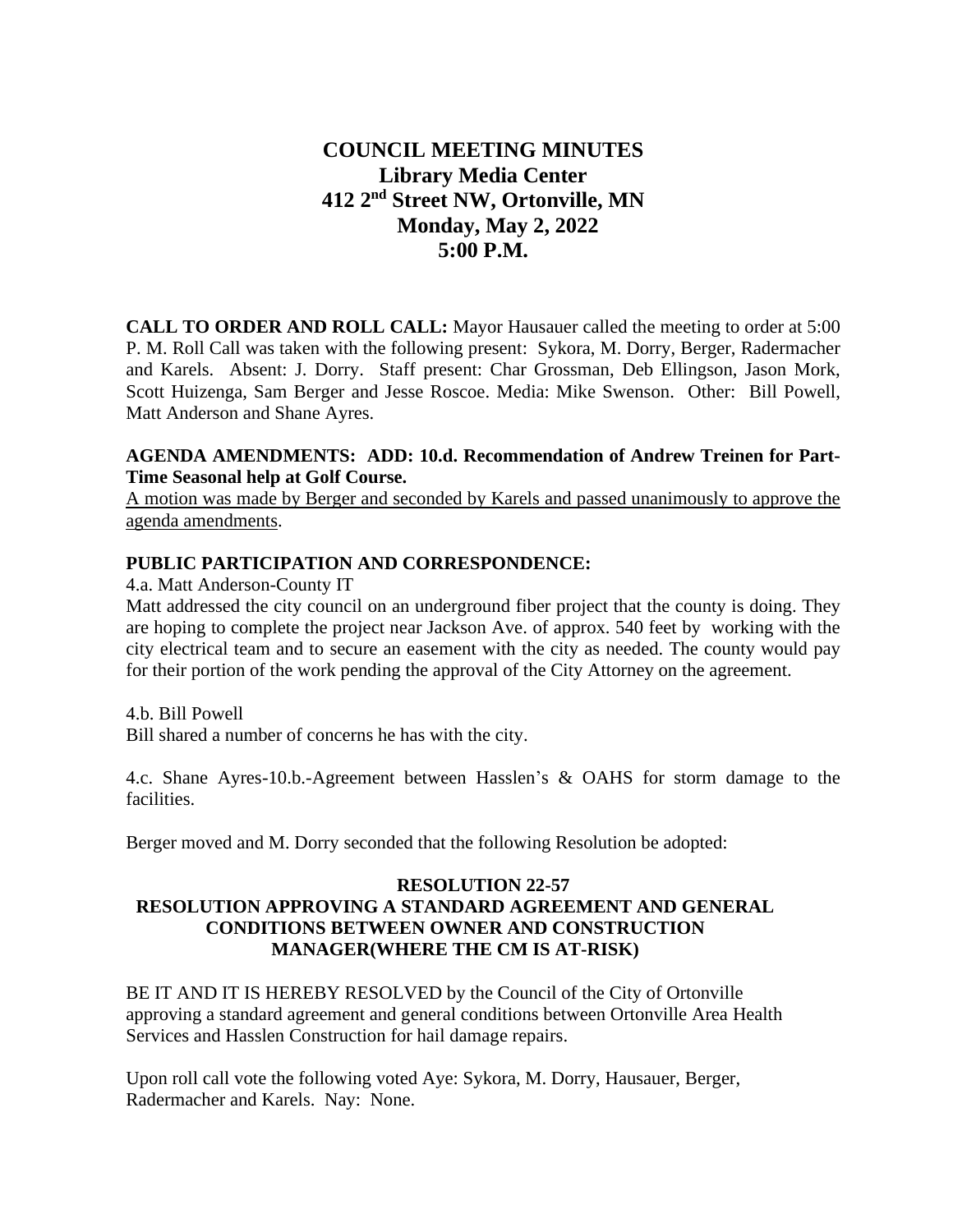Resolution 22-57 passed this  $2<sup>nd</sup>$  day of May, 2022.

APPROVED: ATTEST:

\_\_\_\_\_\_\_\_\_\_\_\_\_\_\_\_\_\_ \_\_\_\_\_\_\_\_\_\_\_\_\_\_\_\_\_\_

Gene Hausauer Charleen Grossman Mayor City Clerk Administrator

# **CONSENT AGENDA:**

Mayor Hausauer asked if there were any additions, corrections, or deletions to be made to the Consent Agenda:

A motion was made by Berger and seconded by M. Dorry and passed unanimously to approve the Consent Agenda as presented.

# **APPROVAL OF MINUTES:**

6.a.\*Approve Minutes Regular Council Meeting 4/18/22 A motion was made by Berger and seconded by M. Dorry and passed to approve the council minutes of the 4/18/22 meeting.

# **PUBLIC HEARINGS:**

7.a.

# **ACCEPTANCE OF BOARD AND COMMITTEE MINUTES AND, WHERE NECESSARY, COUNCIL ACTION ON THEIR RECOMMENDATIONS:**

8.a.\*Street-Utility Meeting Minutes 4/18/22

8.a.1. Recommendation of Sealcoating Quotes:

Berger moved and Karels seconded that the following Resolution be adopted:

# **RESOLUTION 22-58 RESOLUTION ACCEPTING BITUMINOUS PAVING INC. BID FOR 2022 STREET SEAL COATING**

WHEREAS, the Council of the City of Ortonville had previously advertised for bids for the seal coating of various Ortonville streets, and

WHEREAS, Project bids have now been received and reviewed by the Council, and

WHEREAS, the bid of Bituminous Paving, Inc., Ortonville, Minnesota in the amount of \$50,000.00 for Oil for Seal Coating, \$15,000.00 for Aggregate has been determined by the Council to be the lowest responsible bid for the Project.

NOW THEREFORE BE IT RESOLVED by the Council that:

1. The bid of Bituminous Paving Inc. is hereby accepted.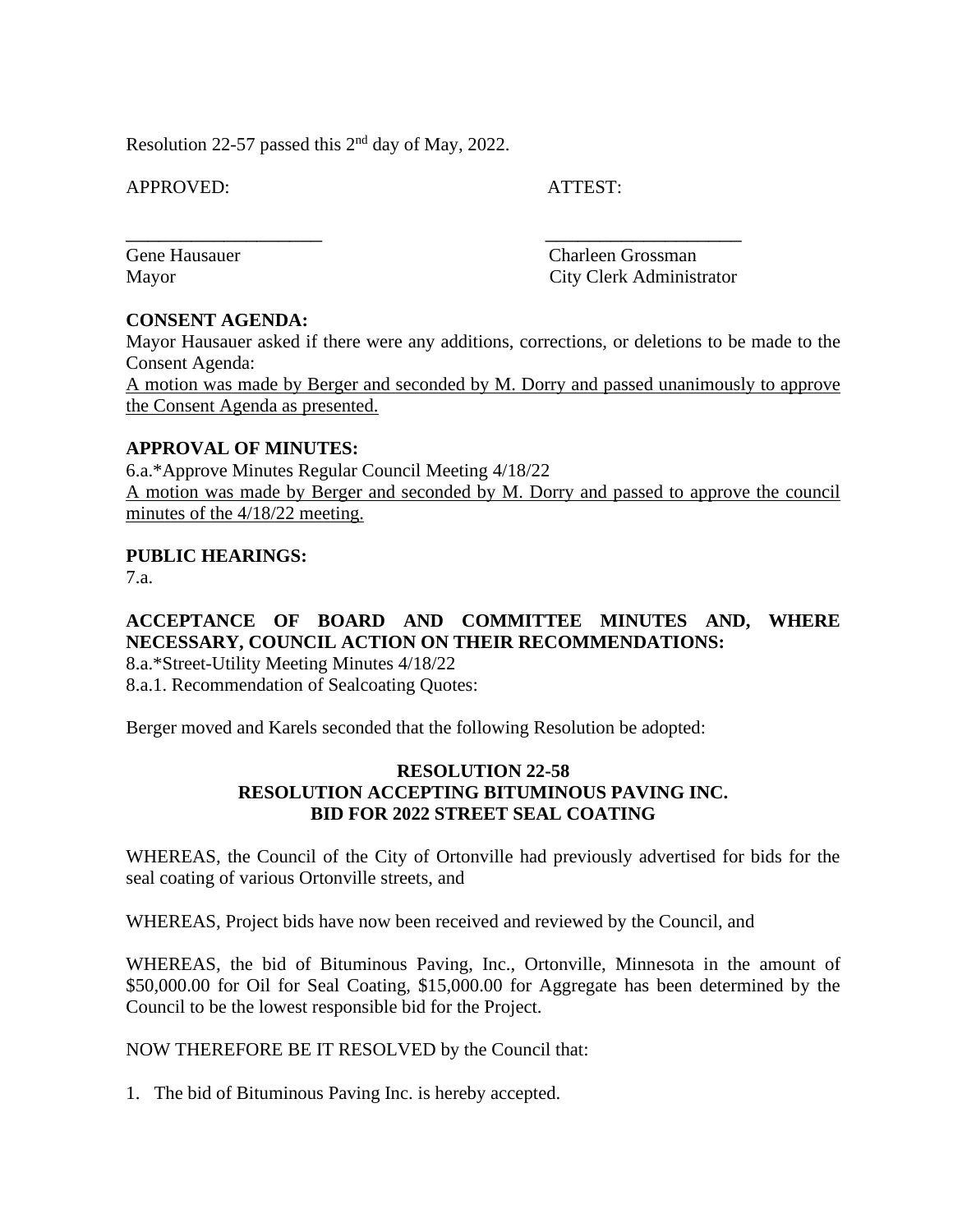2. That the Mayor and Clerk-Administrator be and are hereby authorized to execute said contract with Bituminous Paving Inc.

Upon roll call vote the following voted Aye: Sykora, M. Dorry, Hausauer, Berger, Radermacher and Karels. Nay: None.

Resolution 22-58 passed this day of May 3, 2022.

APPROVED: ATTEST:

Gene Hausauer Charleen Grossman Mayor City Clerk-Administrator

8.a.1. Recommendation of Street Item Quotes:

Berger moved and Karels seconded that the following Resolution be adopted:

\_\_\_\_\_\_\_\_\_\_\_\_\_\_\_\_\_\_\_\_\_\_\_\_ \_\_\_\_\_\_\_\_\_\_\_\_\_\_\_\_\_\_\_\_\_\_\_\_

# **RESOLUTION 22-59 RESOLUTION APPROVING BITUMINOUS MIX-GRAVEL AND OTHER QUOTES**

BE IT AND IT IS HEREBY RESOLVED by the Council of the City of Ortonville to approve accepting the Street Committee recommendations to award bids for the 2022 season's bituminous mix, street and sidewalk repairs as follows:

- Bituminous Mix \$84.00 per ton laid-Bituminous Paving, Inc.
- Class Five Delivered @ \$9.48 per ton-Sev's Gravel & Excavating
- Pit Run Delivered @ \$8.42 per ton-Sev's Gravel & Excavating
- Sidewalk Removal & Disposal @ \$3.00 per square foot-Croatt's Concrete

\_\_\_\_\_\_\_\_\_\_\_\_\_\_\_\_\_\_\_\_\_\_\_\_ \_\_\_\_\_\_\_\_\_\_\_\_\_\_\_\_\_\_\_\_\_\_\_\_

- Curb & Gutter Removal & Disposal @ \$4.00 per lineal foot-Croatt's Concrete
- Install Sidewalks @ \$8.00/square foot-Croatt's Concrete
- Install Curb & Gutter @ \$37.00/lineal foot-Beyond Concrete
- Black Dirt @ \$23.00 per yd.-Ronglien Excavating

Upon roll call vote the following voted Aye: Sykora, M. Dorry, Hausauer, Radermacher and Karels. Nay: None.

Resolution 22-59 passed this  $2<sup>nd</sup>$  day of May 2022.

APPROVED: ATTEST:

Gene Hausauer Charleen Grossman Mayor City Clerk-Administrator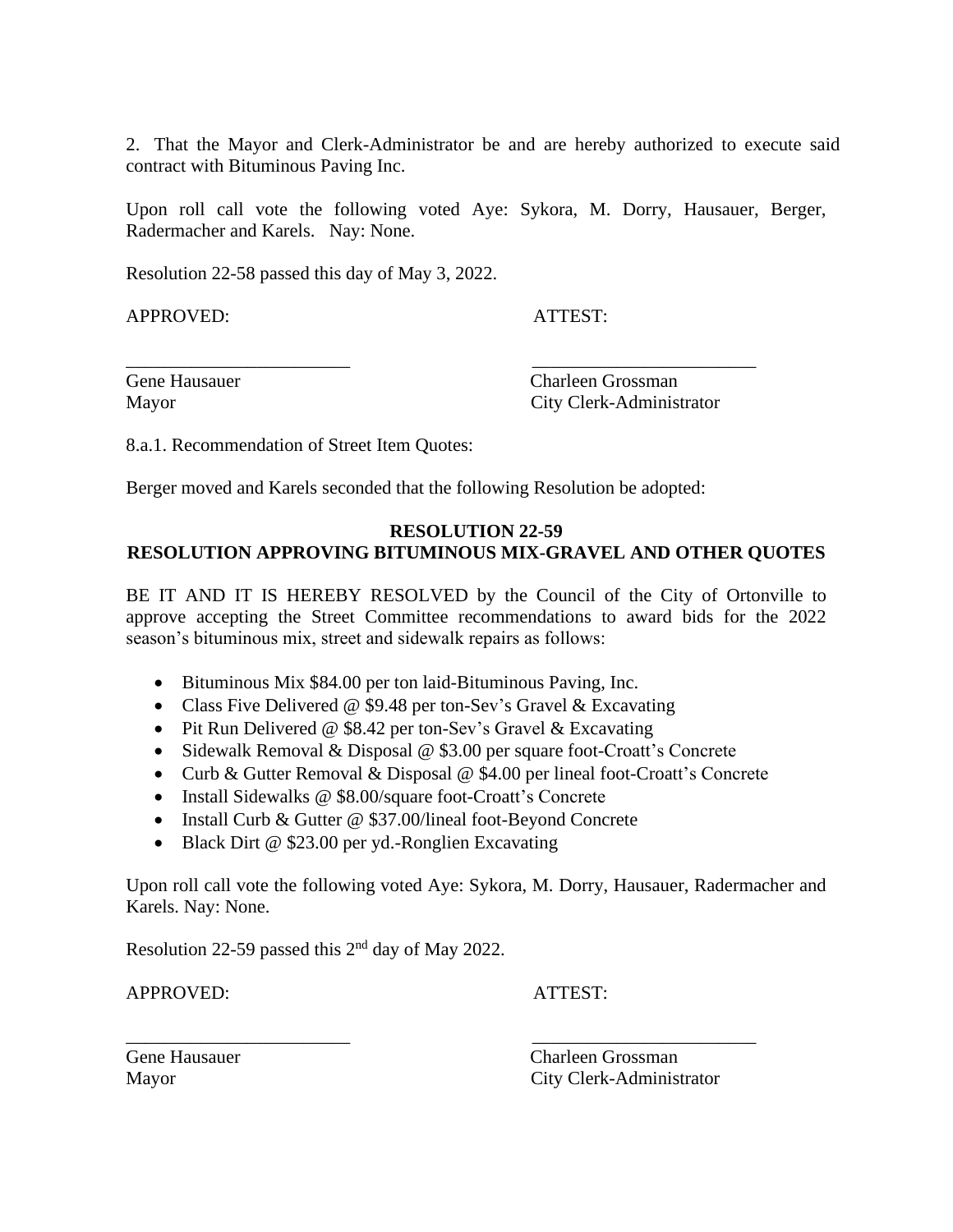8.a.2. Recommendation of a new truck for the Electrical Dept.

A motion was made by Radermacher and seconded by M. Dorry and passed unanimously to approve for the electrical department to move forward and start the process of getting a new boom truck.

8.b.\*OAHS Meeting Minutes 1/26/22

8.c.\*OAHS Financial Summary 1/2022

8.d.\*OAHS Meeting Minutes 2/17/22

8.e.\*OAHS Financial Summary 2/2022

8.f.\* Board of Review Meeting Minutes 4/1/22

8.g.\*EDA Meeting Minutes 4/12/22

8.h.\*Public Hearing Minutes 4/19/22

8.i.\*Library Board Meeting Minutes 4/27/22

# **STAFF REPORTS:**

9.a. Some homeowners are complaining about the alleys being rutted. The street crew will be working on them on the upcoming dry days. Jesse reported that he is hoping to have the golf course open by the end of the week.

# **NEW BUSINESS:**

10.a.\*Big Stone Cruisers Car Club-Ottertail Property

10.c. Recommendation of Matthew Wellendorf to Fire Department

Berger moved and M. Dorry seconded that the following Resolution be adopted:

# **RESOLUTION 22-60 RESOLUTION HIRING MATTHEW WELLENDORF AS FIRE DEPARTMENT MEMBER**

BE IT AND IT IS HEREBY RESOLVED by the Council of the City of Ortonville to hire Matthew Wellendorf as a Fireman commencing immediately.

Upon roll call vote the following voted Aye: Sykora, M. Dorry, Hausauer, Berger, Radermacher and Karels. Nay: None.

Resolution 22-60 passed this 2nd day of May 2022.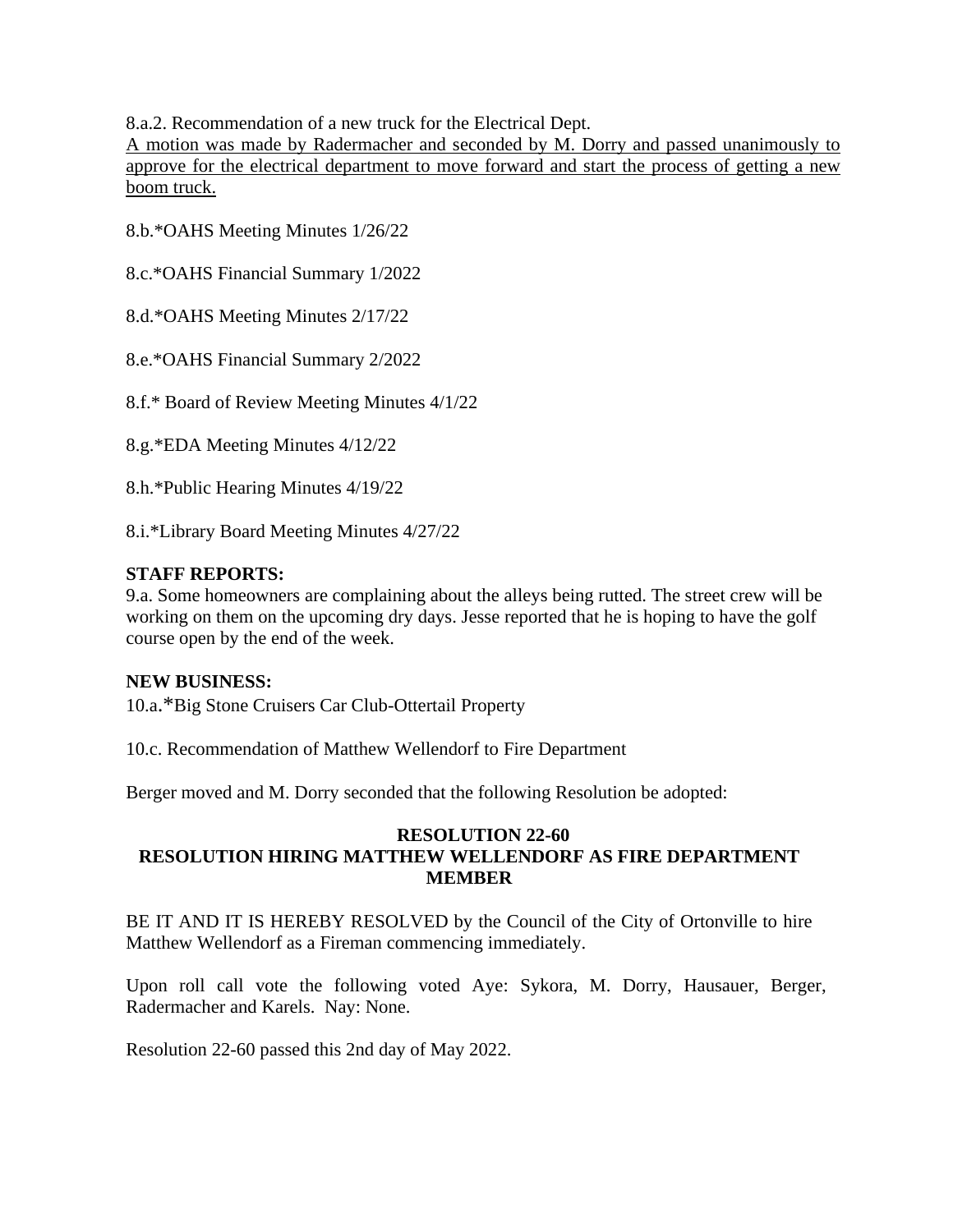#### APPROVED: ATTEST:

Gene Hausauer Charleen Grossman Mayor City Clerk-Administrator

10.d. Hiring of Andrew Treinen-Part-Time-Golf Course

Berger moved and M. Dorry seconded that the following Resolution be adopted:

\_\_\_\_\_\_\_\_\_\_\_\_\_\_\_\_\_\_\_\_\_\_\_\_ \_\_\_\_\_\_\_\_\_\_\_\_\_\_\_\_\_\_\_\_\_\_\_\_

# **RESOLUTION 22-61 RESOLUTION HIRING OF ANDREW TREINEN AS A SEASONAL PART-TIME GOLF COURSE EMPLOYEE AT A STEP 1**

BE IT AND IT IS HEREBY RESOLVED by the Council of the City of Ortonville to hire Andrew Trienen as a seasonal part-time golf course employee at a Step 1.

Upon roll call vote the following voted Aye: Sykora, M. Dorry, Hausauer, Berger, Radermacher and Karels. Nay: None.

Resolution 22-61 passed this 2nd day of May 2022.

APPROVED: ATTEST:

Gene Hausauer Charleen Grossman Mayor City Clerk-Administrator

#### **UNFINISHED BUSINESS:**

11.a. 2nd Reading of Ordinance 22-02, 22-03 and 22-04

Karels moved and Berger seconded that the following Resolution be adopted:

\_\_\_\_\_\_\_\_\_\_\_\_\_\_\_\_\_\_\_\_\_\_\_\_ \_\_\_\_\_\_\_\_\_\_\_\_\_\_\_\_\_\_\_\_\_\_\_\_

# **RESOLUTION 22-62**

# **RESOLUTION APPROVING 2<sup>ND</sup> READING AND ADOPTION OF ORDINANCE NO. 22-02, 22-03 & 22-04 AN ORDINANCE REZONING CERTAIN PROPERTY IN THE CITY OF ORTONVILLE**

BE IT AND IT IS HEREBY RESOLVED by the Council of the City of Ortonville to approve the 2nd reading and adoption of Ordinance No. 22-02, 22-03 and 22-04 to rezone certain property in the City of Ortonville from Limited Industry (I 1) to Highway Business District (B-3).

Parcel Number: 22-1622-000 LOT B OF LOT 1 OF THE AMENDED PLAT OF OL 130 OUTLOT 120, City of Ortonville-owned by James & Linda Nitz-Rezoned from Limited Industrial District (I 1) to Highway Business District (B-3).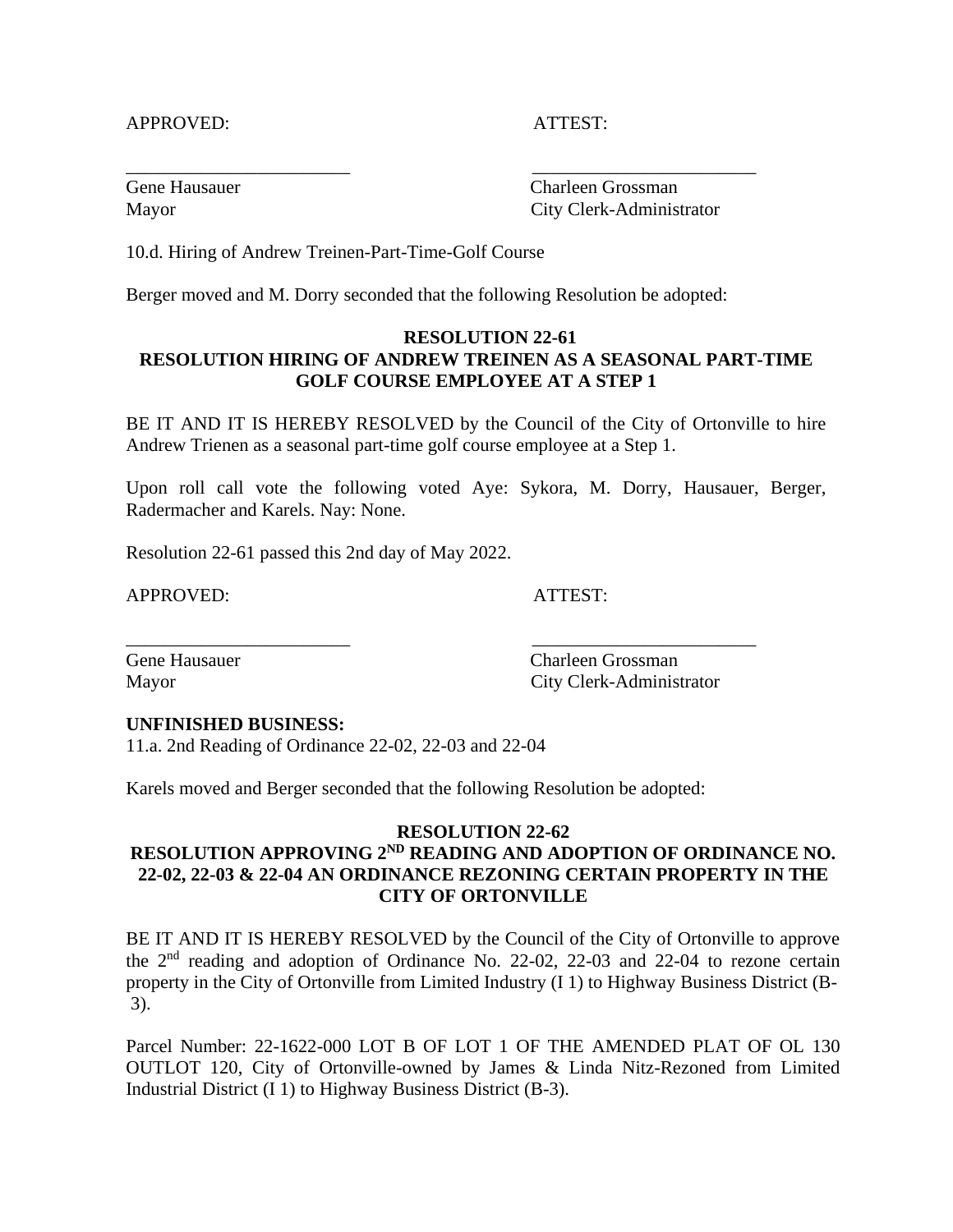Parcel Number: 22-1622-010-LOT 2 OF THE AMENDED PLAT OF OL 130 (EX ST) AND OL 171 OUTLOT 130 City of Ortonville-owned by City of Ortonville-Rezoned from Limited Industrial District (I 1) to Highway Business District (B-3).

Parcel Number: 22-1622-011, LOT A OF LOT 1 & LOT 3 OF AMENDED PLAT OF OL 130 OUTLOT 130, City of Ortonville-owned by Big Stone Cooperative-Rezoned from Limited Industrial District (I 1) to Highway Business District (B-3).

Upon roll call vote the following voted Aye: Sykora, M. Dorry, Hausauer, Berger, Radermacher and Karels and the following voted Nay: None.

Resolution 22-62 passed this  $2<sup>nd</sup>$  day of May 2022.

APPROVED: ATTEST:

Gene Hausauer Charleen Grossman Mayor City Clerk Administrator

11.b. Job Descriptions-Paul

Paul would like for the council to review the job descriptions of the Pubic Works Generalist 1 and the Parks Attendant positions. He feels these two should be combined.

# **CONSIDERATION OF BILLS:**

Approve Expenditures-5/2/22

Berger moved and Sykora seconded that the following Resolution be adopted:

\_\_\_\_\_\_\_\_\_\_\_\_\_\_\_\_\_\_\_\_\_ \_\_\_\_\_\_\_\_\_\_\_\_\_\_\_\_\_\_\_\_\_\_\_\_

#### **RESOLUTION 22-63 RESOLUTION APPROVING EXPENDITURES OF 5/2/22**

BE IT AND IT IS HEREBY RESOLVED that the expenditures as listed in the Council report and on file at the City Clerk's Office in the amount of \$262,459.06 to be paid.

Upon roll call vote the following voted Aye: Sykora, M. Dorry, Hausauer, Berger, Radermacher and Karels. Nay: None.

Resolution 22-63 passed this  $2<sup>nd</sup>$  day of May 2022.

APPROVED: ATTEST:

\_\_\_\_\_\_\_\_\_\_\_\_\_\_\_\_\_\_\_\_\_ \_\_\_\_\_\_\_\_\_\_\_\_\_\_\_\_\_\_\_\_\_\_\_\_\_

Gene Hausauer Charleen Grossman Mayor City Clerk-Administrator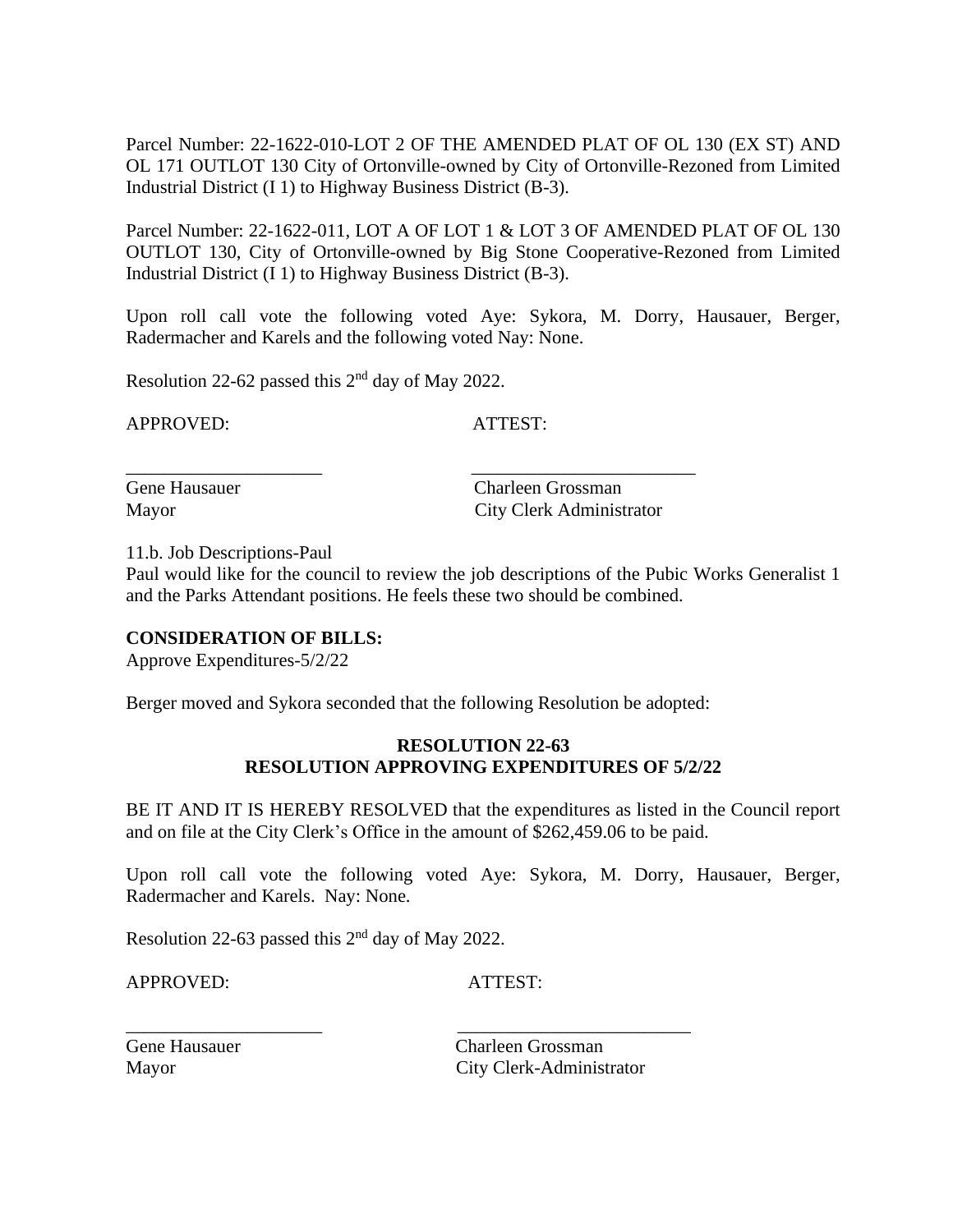# **NEW ACTIONS:**

12.

# **EXECUTIVE SESSION:**

13. Big Stone County Policing

At 5:20 P.M. Mayor Hausauer announced that the council would be entering into executive session for the purpose of discussing county policing.

At 6:09 P.M. Mayor Hausauer declared the executive session ended with action taken thereon, reopened the regular meeting to the public.

Hausauer moved and Karels seconded that the following Resolution be adopted:

# **RESOLUTION 22-64 RESOLUTION APPROVING INTERIM AGREEMENT FOR LAW ENFORCEMENT SERVICES**

BE IT AND IT IS HEREBY RESOLVED by the council to direct the City Attorney to revise the Interim Agreement for Law Enforcement Services to provide for securing of up to 85 hours of coverage a week (based upon a total coverage of 18 hours per day) by Big Stone County to the City of Ortonville.

The hours the City's Chief of Police will be assigned will be assigned by the Big Stone County Sheriff such that the City will be responsible for coverage for 40 hours a week and 20 hours a week on call.

The agreement shall be effective until July 31, 2022 and will automatically extend for an additional thirty (30) days if the long term agreement is not extended.

Upon roll call vote the following Aye: Sykora, M. Dorry, Hausauer, Berger, Radermacher and Karels. Nay: None.

\_\_\_\_\_\_\_\_\_\_\_\_\_\_\_\_\_\_\_\_\_\_\_ \_\_\_\_\_\_\_\_\_\_\_\_\_\_\_\_\_\_\_\_\_\_\_\_

Resolution 22-64 passed this  $2<sup>nd</sup>$  day of May 2022.

APPROVED: ATTEST:

Gene Hausauer Charleen Grossman Mayor City Clerk-Administrator